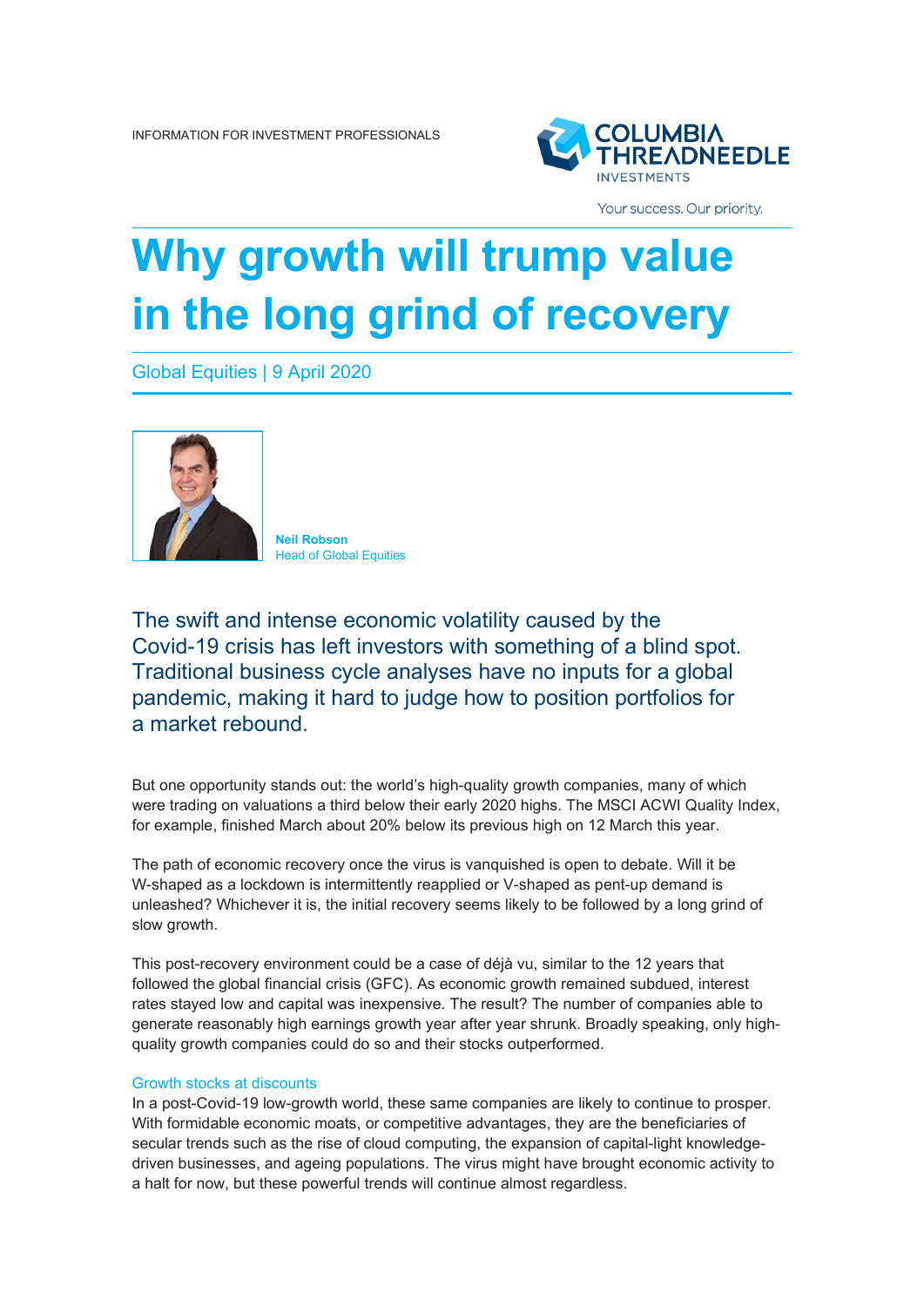That is not to say these companies' share prices will always outperform. Since the GFC there have been at least five short periods when value stocks have outperformed significantly. And when equity markets initially rebound from the current crisis, it's likely they will once again rise further and faster. Governments and central banks have injected a huge amount of fiscal and monetary stimulus, and there will be pent-up demand, so the first burst of economic recovery may be strong. As is often the case at such times, value stocks – many of them low-quality with financial and operating leverage – will likely perform best for a short while.

But as sharp economic recovery turns to long grind of slow GDP expansion, so high-quality growth companies look best placed to prosper over the long term. Mastercard is a good example. Since the crisis struck, analysts have reduced their estimates of future earnings by more than 10%. Towards the end of March its stock price had fallen by almost a third from its mid-February peak. It is rare to have a chance to buy such a winning company at 25%-30% below its previous valuation.

## Lessons from Japan

Japan's economy and equity market show what might be in store. Its economy has been battling with deflation since the 1990s with the result that banks, which struggle in deflation with lower interest margins, trade at a low valuation of 0.4 times book value. By contrast, the US has just entered a period of zero interest rates that will probably last for a long time, accompanied by quantitative easing. So, how will US banks justify trading at pre-Covid-19 valuations of more than one times book value?

It might be tempting to buy a bank or some other cheap business if there is a very strong GDP recovery for a short time – after all, they will look inexpensive. But if an immediate V-shaped recovery is followed by a long, slow economic grind then stocks such as these will not perform well and you'll find yourself in a "value trap".

One thematic change likely to result from the Covid-19 crisis is the restructuring of supply chains. Typically, Western industrial and consumer companies have outsourced production to other parts of the globe and elongated their supply chains over the past 20 years. That has allowed them to expand profit margins, reduce capital expenditure and have huge free cashflows, which they have used to buy back shares.

Yet the crisis has revealed the vulnerability of global supply chains. Companies will likely react by diversifying them, if not bringing them back onshore. The upshot? Higher capital expenditure and lower cash flow. These companies will not be as profitable after the crisis.

In today's fast-moving environment it is worth recalling that the virus will not dominate headlines for ever, and equity markets will rebound once they foresee evidence of the global economy recovering. The initial winners may well be value stocks. But in the longer term, buying high-quality companies at around two-thirds their pre-crisis prices cannot be the wrong thing to do.